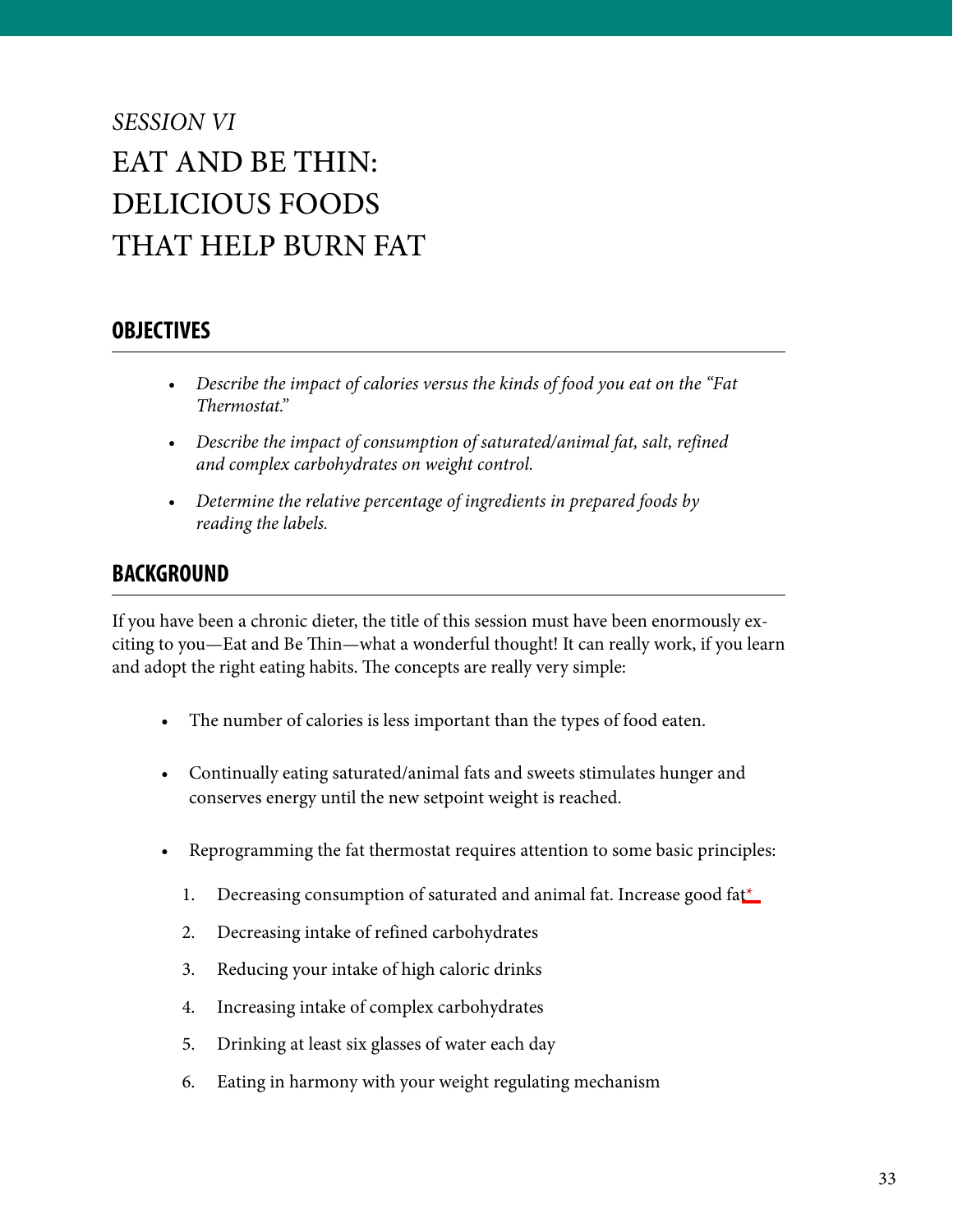Attending to these key concepts and the basic principles you'll learn in this session will give you the motivation to eat wholesome foods. Increasing your sensitivity to your hunger signals will permit you to eat when hungry and stop when you receive messages of satisfaction. The narrator will describe some interesting facts about foods. Move on to the Practice section now.

## **PRACTICE**

1. Refer to the following nutrition labels and instructions for determining the percentage of fat in foods when instructed to do so by the narrator.

| <b>Nutrition Label</b><br>Golden Grahams Cereal |                      |  |  |
|-------------------------------------------------|----------------------|--|--|
|                                                 |                      |  |  |
|                                                 |                      |  |  |
|                                                 | 1 oz. Golden Grahams |  |  |
|                                                 |                      |  |  |
|                                                 |                      |  |  |
|                                                 |                      |  |  |
|                                                 |                      |  |  |

The question is: "How much fat does this cereal contain?" To compute the number of calories of fat, you must know that each gram of fat contains nine calories. With Golden Grahams, there is one gram of fat per serving, so each serving contains nine calories of fat. Since there are 110 total calories per serving, about 8 percent of the calories come from fat  $(9/110 = 8$  percent).

## Nutrition Label Campbell's Cream of Potato Soup

A. 1 gram fat  $= 9$  calories B. Fat in soup = 27 calories (3 grams times 9 calories) C. Percent fat is 30 percent (27 fat calories divided by 90 total calories)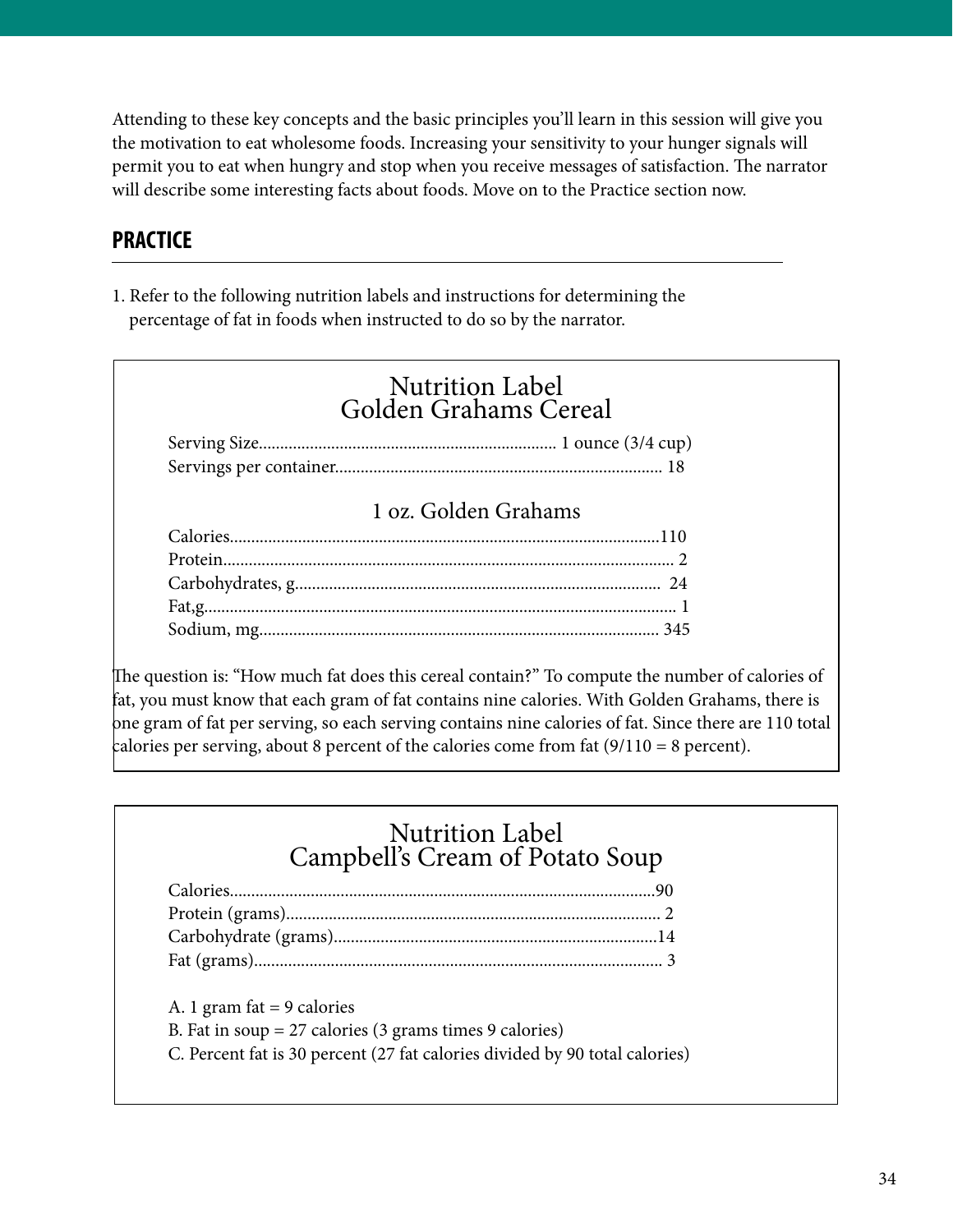<span id="page-2-0"></span>2. Read the following description comparing refined (sugar) carbohydrates and complex carbohydrates when instructed by the narrator to do so.

| <b>CARBOHYDRATES</b>                                        |                                      |                                                                                                                                              |  |
|-------------------------------------------------------------|--------------------------------------|----------------------------------------------------------------------------------------------------------------------------------------------|--|
| <b>SUGAR</b>                                                | <b>VERSUS</b>                        | <b>COMPLEX</b>                                                                                                                               |  |
| Concentrated                                                |                                      | Diluted with lots of water and fiber                                                                                                         |  |
| High calorie density                                        | Low calorie density                  |                                                                                                                                              |  |
| Rapid breakdown and absorption-<br>takes only a few minutes |                                      | Slow breakdown and absorption —<br>takes hours to digest                                                                                     |  |
| Small particles                                             |                                      | Large particles—broken down by<br>mechanical action and digestive en-<br>zymes—fiber needs to be separated—<br>ell walls must be broken down |  |
| Simple molecule—two sugars                                  |                                      | Complex molecules—long chains,<br>several thousand sugar molecules long                                                                      |  |
| Split by salivary enzymes                                   |                                      | Sugars split from ends of chain in in-<br>testines by enzymes from pancreas                                                                  |  |
| Causes rapid rise in blood<br>sugar to high levels          | appropriate levels                   | Gradual increase in blood sugar to                                                                                                           |  |
| Requires large quantities<br>of insulin                     | Requires small amounts of<br>insulin |                                                                                                                                              |  |
| No vitamins or minerals                                     |                                      | Lots of vitamins and minerals                                                                                                                |  |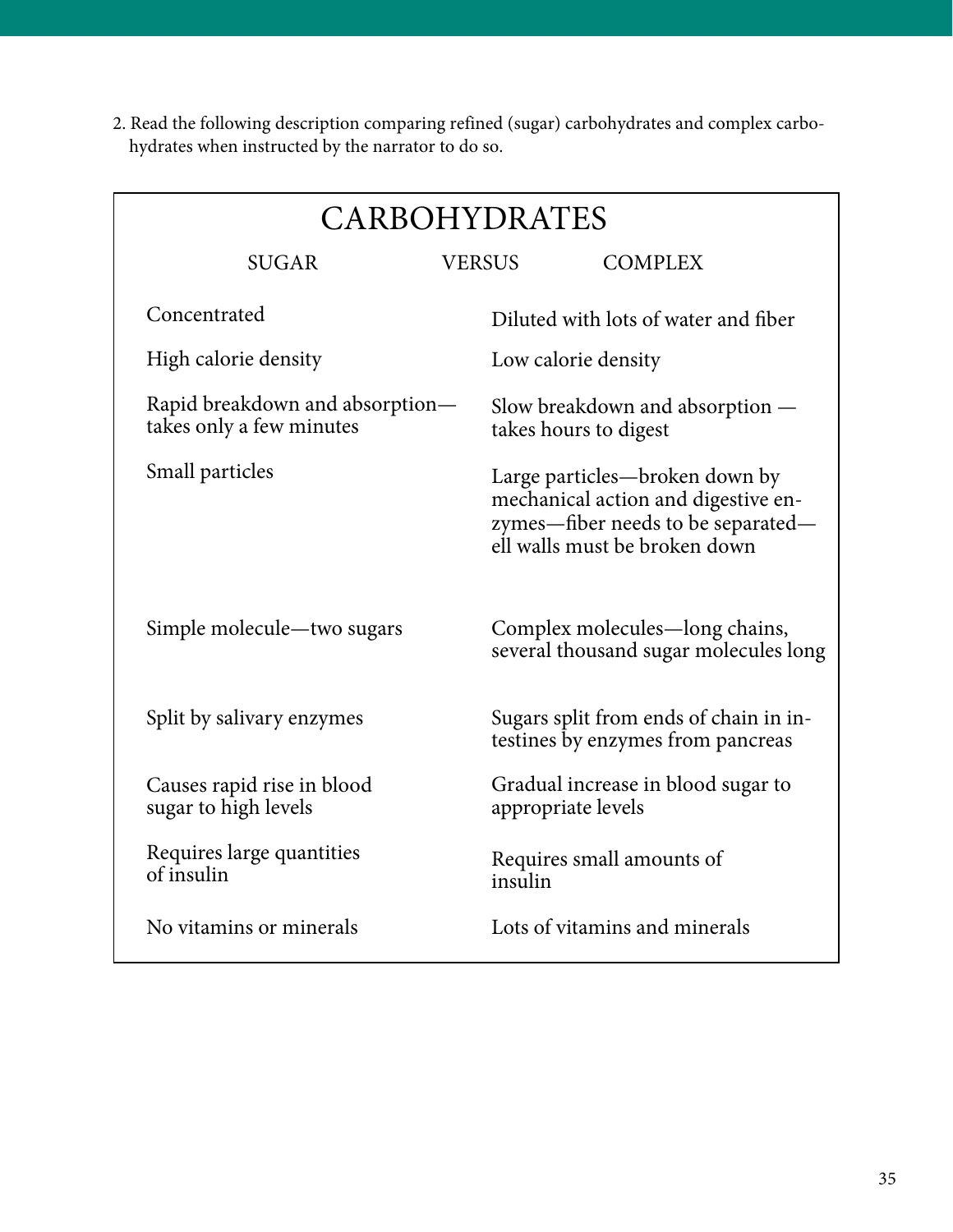- 3. Continue listening to/reading audio Session VI, "Eat and Be Thin: Delicious Foods That Help Bum Fat."
- 4. As you listen/read, use the space provided for notes about food intake.

The fat thermostat is adjusted by The fat thermostat is adjusted by

Fat affects weight control by\_\_\_\_\_\_\_\_\_\_\_\_\_\_\_\_\_\_\_\_\_\_\_\_\_\_\_\_\_\_\_\_\_\_\_\_\_\_\_

The differences between refined and complex carbohydrates are  $\Box$ 

What signals does your body give you that you are hungry?

How will you recognize the signal of fullness?\_\_\_\_\_\_\_\_\_\_\_\_\_\_\_\_\_\_\_\_\_\_\_\_\_\_\_\_\_\_\_\_\_\_

5. Listen to any part of the audio again, if you wish, then move on to the Points to Remember and the Progress Check.

## **POINTS TO REMEMBER**

Keep the key concepts and basic principles of eating the proper foods in mind as you plan menus and shop for food. Many good restaurants are offering alternative menus for those of us who wish to stay healthy and keep a lean, high-energy body. Watch for those menu items when you are traveling or dining away from home. And remember:

- High saturated & animal fat, high sugar foods raise your fat thermostat.
- If you observe your body signals you can manage the timing and amount of food intake to avoid starvation triggering defenses, consuming excess calories, and gaining weight.
- Practice the habit of reading labels as you shop so you can avoid foods that have excess sugar, salt, and refined carbohydrates.

A useful guideline for smart shopping, and more efficient use of time, is to shop only in the aisles around the outer edge of most supermarkets. That is where you will find the fresh, natural foods such as vegetables and fruits that contain more complex carbohydrates and are low in fat.

Focusing on the types of foods that will assure your success with your goal for a lean, high-energy body go on to the Progress Check now.